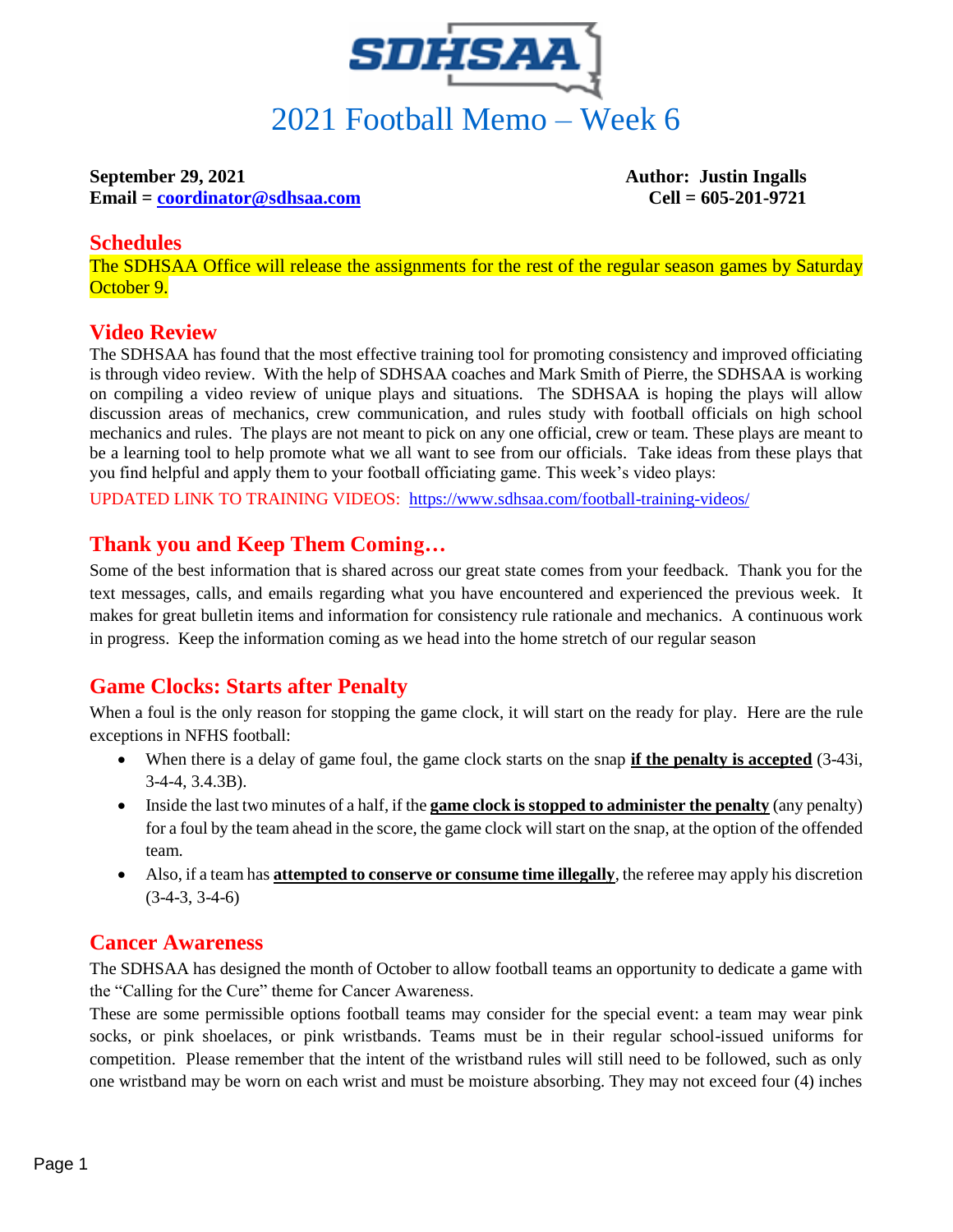

2021 Football Memo – Week 6

in width and only one manufacture's logo not more than  $2\frac{1}{4}$  inches. If wearing a wristband, team uniformity would be expected.

Officials will be expected to wear their official uniform for the game (black and white striped shirt with black pants). Officials may use a pink lanyard and/or whistle, pink wristband and use a pink flag.

Should you have any questions concerning the event, please call the SDHSAA office.

## **Holding Notes**

The hold must restrict the defender's ability to participate in the play. The hold must turn the defender; take his feet; and/or change the direction of the defender's path at the point of attack.

If an offensive lineman takes out the feet of a defensive player by tackling him, pulling or taking him to the ground, then a holding penalty should be called.

If the hold is at the point of attack and significantly restricts the defender's ability to move and participate in the play by taking his feet or turning him from his intended path to the ball, then a hold should be called.

Players "dancing" with one another when no advantage has been gained are not guilty of holding. If an offensive blocker's hands are inside the frame of the defender's body, and the offensive blocker has not changed the defender or changed the direction of the defender's path of travel, then the hold should not be called even if that offensive linesman has grasped the defender's shirt.

If the offensive player's hands grasp the shirt of his opponent outside the frame of the defender's body, and the defender has not turned or spun, or his path to the ball carrier has not changed, a hold should not be called.

Football officials must judge whether the defender was still able to get up the field to the quarterback or ball carrier, or whether the defender can still participate in the play. If so, a hold should not be called.

An umpire can make his job easier by talking early and often to the offensive and defensive players about holding. Sharing information with both lines lets the players know what to expect and what will and will not be called. In that way, much of the holding can be avoided.

The hand(s) cannot be thrust forward above the opponent's frame to contact an opponent on the neck or face area.

# **The Try**

When Team B fouls during a successful kick try, Team A has the option of declining the score and replaying the try after the penalty is enforced or keeping the score with enforcement from the succeeding spot (ensuing kickoff).

• This rule was adopted in the interest of safety. There were cases of roughing the kicker and/or holder on a try as the defenders made an all-out effort to block the kick. Also, the possibility of a "free shot" on a two point try has been eliminated.

If Team B fouls during a successful two-point try, the option to replay the try will not be selected and the penalty will be carried over to be enforced from the succeeding spot.

If Team B fouls during an unsuccessful try, the try will be replayed.

If Team A fouls during a successful try, Team B will accept the penalty and replay the down. If the penalty for Team A's foul includes a loss of down, the try is over, any score is nullified, and the down is not replayed.

If both teams foul, the fouls offset and the down is replayed. The offense may choose to snap anywhere between the hash marks.

# **Sideline Interference**

The head coach is responsible for the team box; fouls for sideline warnings and team box warnings that are either contact or non-contact are all assessed to the head coach.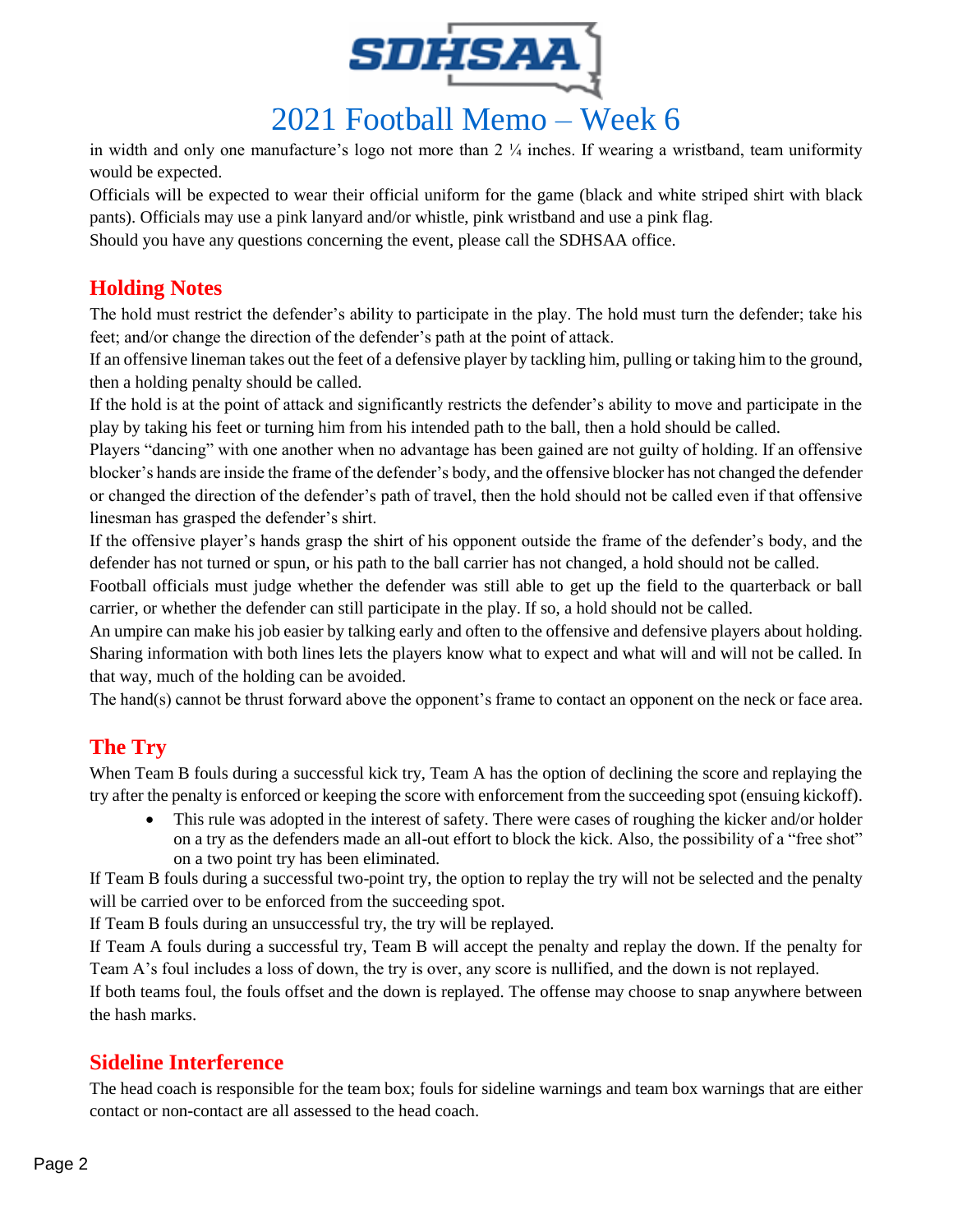

Teams whose players and coaches wander outside their designated areas are penalized as follows:

- An official sideline warning
- A five-yard penalty for the next infraction
- A 15-yard penalty for each additional infraction; this is an unsportsmanlike foul charged to the head coach regardless of whether or not he was one of persons in the restricted areas.

REMINDER: Each of the above situations are where no contact occurs between the official and sideline personnel. If, during a live ball, an official is contacted by a non-player, coach, etc., the first such violation is a 15-yard penalty from the succeeding spot (personal foul, illegal personal contact), and a second such violation is a 15-yard penalty from the succeeding spot AND the disqualification of the head coach, regardless of the offender(s). Again, these are the penalties if contact is made with the official, and can be upgraded to "flagrant" if deemed necessary on the first offense (which includes disqualification). This is perhaps the lone situation in the NFHS Rule Book where cumulative Personal Fouls result in an ejection – contacting an official in the restricted area.

### **Unsportsmanlike Conduct**

If an assistant coach is vociferously criticizing an official the foul for unsportsmanlike conduct is assessed directly to the individual who actually committed the violation. The conduct foul is charged to the assistant coach NOT, the head coach. Two unsportsmanlike fouls charged to the same person results in disqualification.

### **Ending A Series**

When a scrimmage down ends with the ball in the field of play or out of bounds between the goal lines, a new series is awarded to Team B, if at the end of the fourth down, the ball belongs to Team A behind the line to gain. When a new series of downs is awarded, the penalties for all fouls (including nonplayer and unsportsmanlike) committed prior to the ready-for-play signal shall be administered before the line to gain is established.

PLAY: Team A has ball fourth and eight. Player A24 gains six yards when he is tackled. After the whistles sounds, R73 is flagged for a late hit.

RULING: The series for Team A ended short of a first down. A new series is awarded Team B. The penalty for the late hit by R73 will be administered then the line-to-gain chains will be established. First and 10 for Team B.

#### **Face Mask Penalties**

Simply touching the facemask is not a foul. However, it is a foul for any player to grasp an opponent's facemask, helmet opening, or chinstrap. If a foul is committed, the penalty is five yards for incidental grasping, or 15 yards (give personal foul signal, then facemask signal) for twisting, turning or pulling. Neither penalty has provisions for awarding an automatic first down. The five- or 15-yard option applies whether the offending player is on Team A or Team B.

RATIONALE: It is illegal to grasp the helmet opening as well as the face mask because it is just as dangerous to use the edge of the helmet opening to wrench the neck of an opponent as it is to grasp the face mask. Neither the helmet nor face mask was intended to provide a handle for the tackler. The rule does not prohibit tackling a runner around the head, or even grabbing the helmet, as long as the tackler's hands do not grasp the face mask or any edge of the helmet opening.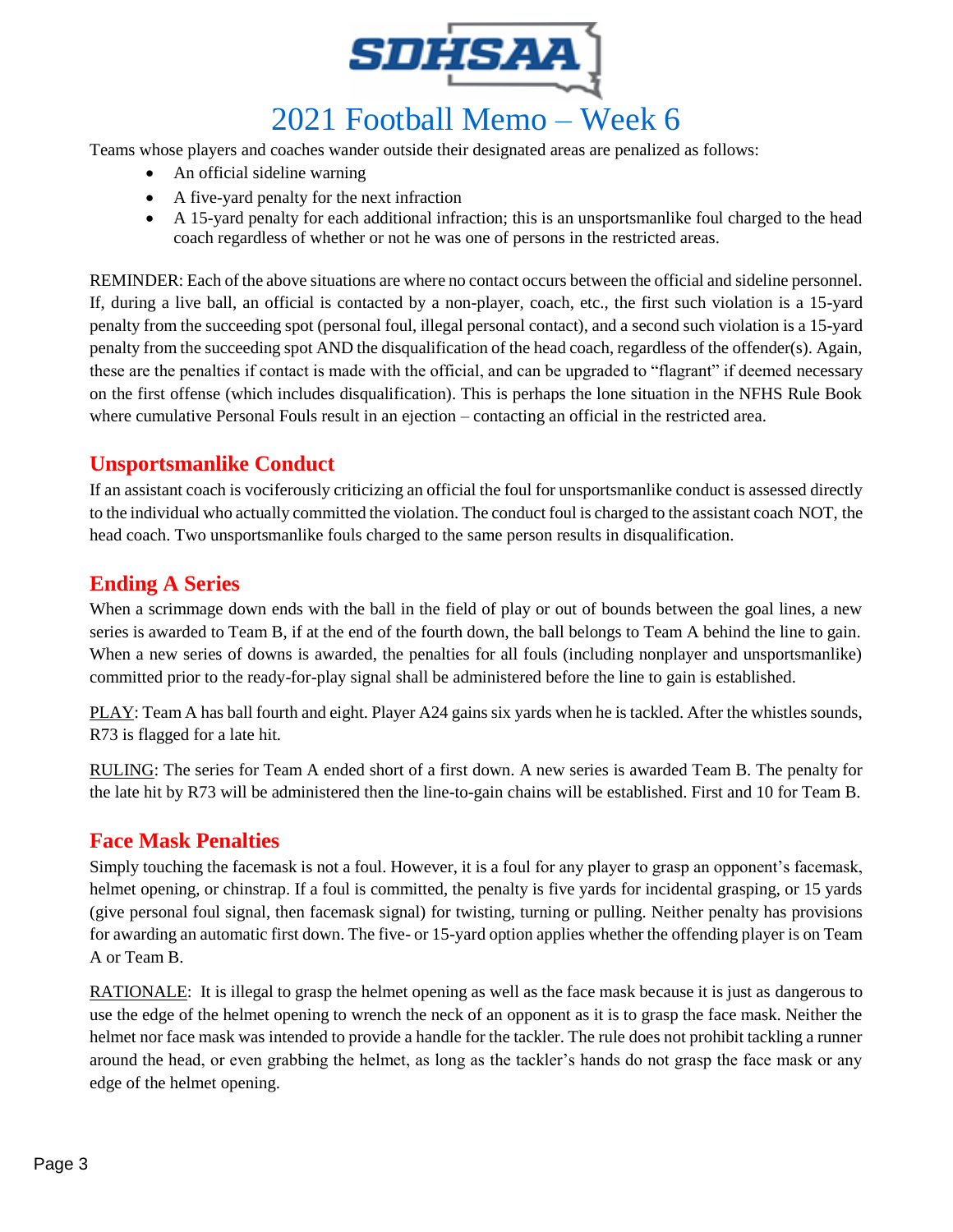

The runner may ward off would-be tacklers as long as he does not deliver a blow. He may use a stiff-arm and put his hand on an opponent's helmet or facemask. The hand must be open and in advance of the elbow. Grasping and twisting an opponent's facemask is a personal foul. If a player commits any of the illegal personal contact fouls against the passer, the foul is considered roughing the passer.

Why the distinction? The penalty for a personal foul is 15 yards only. The penalty for roughing the passer is 15 yards and an automatic first down.

Play: Second and 20 for Team A from its own 20 yard-line. During A12's run, which ends at Team A's 22 yardline, B34 is flagged for a facemask foul for (a) just briefly grabbing A12's mask, or (b) grabbing A12's mask and giving it a good twist.

Ruling: In (a), add five yards to the end of A12's run. The result is second and 13 from Team A's 27 yardline. In (b), add 15 yards to the end of A12's run, resulting in second and three from Team A's 37 yardline. In both (a) and (b) the down will be replayed after enforcement of the penalty.

Play: As B55 attempts to tackle A33, he has his hand on the helmet but does not have his fingers in the face mask or inside the helmet.

Ruling: No foul as B55 did not grasp the face mask/helmet opeing or attached tooth and mouth protector.

## **Officials Quiz 2021**

Question 1: An official signals the game clock to stop when he sees A24 limping from a twisted ankle. Team B is then granted a charged team timeout. May A24 remain in the game?

Question 2: Player B33 intercepts a pass at his own six-yard line. After running a few steps, he is hit and fumbles. The ball hits the pylon, which is properly placed. What is the result of the ball hitting the pylon?

Question 3: Team A trails, 14-12. In the waning moments of the fourth quarter. Team A is out of timeouts with first and goal on Team B's nine-yard line. Player A18 catches a pass and is tackled inbounds on Team B's one yard line. During the down, A65 was flagged for holding at the line and the penalty is accepted and marked off to Team B's 19-yard line. The referee properly starts the game clock on the ready and time for the fourth period expires before Team A can snap the ball. Is the fourth quarter extended for a play?

Question 4: Team A is attempting a two-point try. Player A 45 runs to Team B's one yard line and fumbles there. The ball rolls into Team B's end zone, where it is scooped up by B48, who advances to Team A's five-yard line, where he fumbles. A22 recovers and advances to Team B' end zone. Does Team A score two points?

Question 5: After a punt return, the game clock shows 1:39 to play, but the referee knows the game clock showed 2:55 to play when the ball was snapped for the punt. Can the referee make a correction with the game clock?

Question 6: Fourth and 10 from Team K's three-yard line. The snap bounces to punter K87, who recovers the ball. K87 starts to run, comes to a sudden stop and punts. R55 doesn't touch the ball and tackles K87 while K87's kicking foot is still in the air. Does the referee have a flag for roughing the kicker?

Question 7: Fourth and 10 at Team K's 17-yard line. K23 aims his punt toward the sideline. R35 is in position to catch the kick, but the ball strikes K21's helmet at Team K's 47-yard line and rolls out of bounds at Team K's 44 yard line. Has K21 committed a foul?